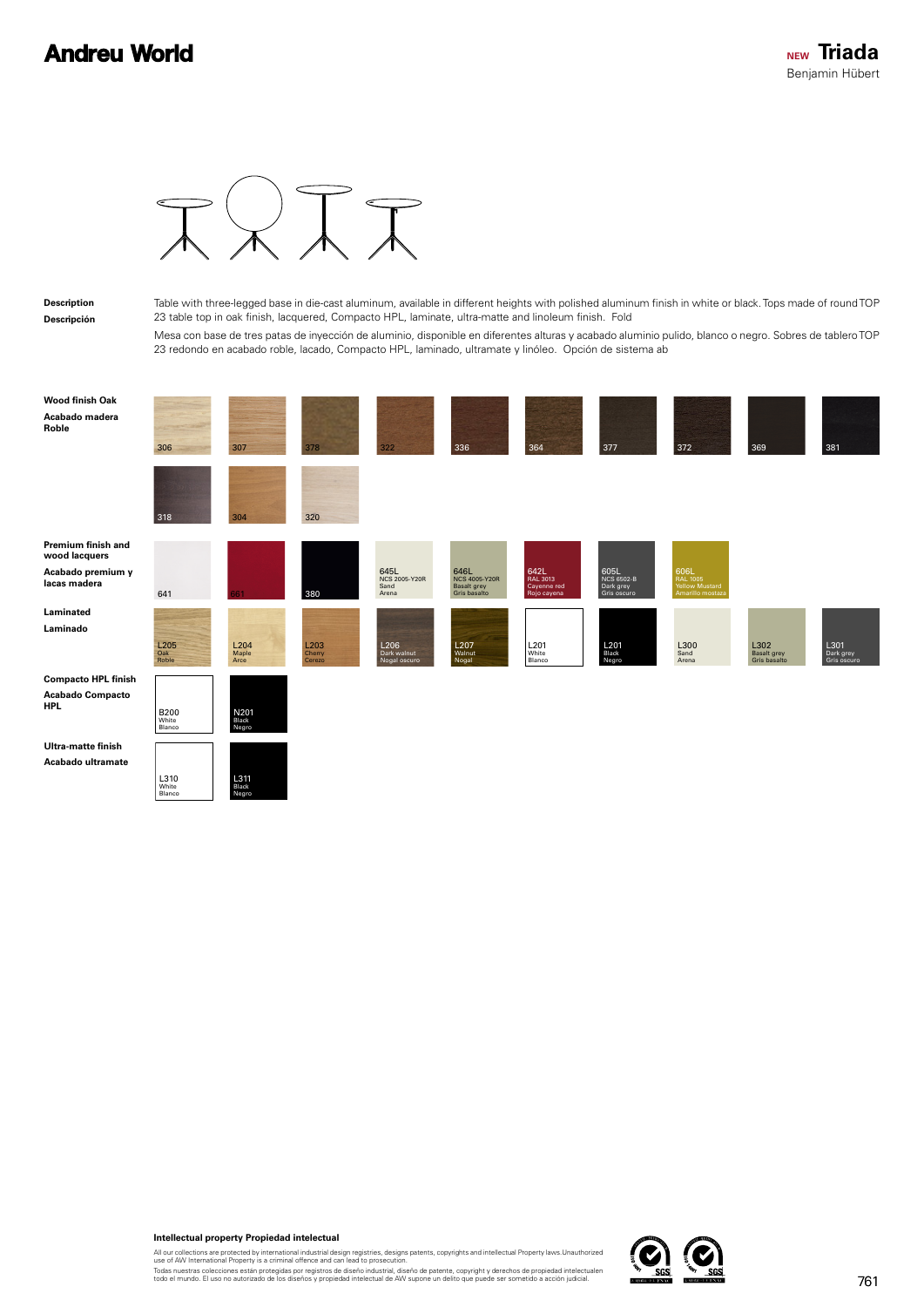

| 29.5<br>⊘16.50              |               |                      |     |                     |          |               |                              |          |                      |                          | upcharge | Folding sistem<br>Incremento por<br>sistema abatible | 97       |
|-----------------------------|---------------|----------------------|-----|---------------------|----------|---------------|------------------------------|----------|----------------------|--------------------------|----------|------------------------------------------------------|----------|
| Table top<br>/ Sobre        |               | Oak<br>s600<br>Roble |     | Lacquered<br>Lacado |          |               | Compacto HPL<br>Compacto HPL |          | Laminate<br>Laminado | Ultra-matte<br>Ultramate |          | Linoleum<br>Linoleo                                  |          |
|                             | Ref.          | \$                   | \$  | Ref.                | \$       | Ref.          | \$                           | Ref.     | \$                   | Ref.                     | \$       | Ref.                                                 | \$       |
| ø23.75                      | ME6010        | 892                  | 193 | ME6011              | 847      | ME6012        | 854                          | ME6013   | 1,049                | ME6014                   | 1,094    | ME6015                                               | 1,320    |
| $\triangle$ lbs             | 47            |                      | 47  |                     | 47       |               | 47                           |          | 47                   |                          | 47       |                                                      |          |
| 2 boxes / bultos            |               | 12,25 Ft             |     | 12,25 Ft            |          | 12,25 Ft      |                              | 12,25 Ft |                      | 12'25 Ft                 |          | 12'25 Ft                                             |          |
|                             |               |                      |     |                     |          |               |                              |          |                      |                          |          |                                                      |          |
| ø27.50                      | ME6016        | 986                  | 206 | <b>ME6017</b>       | 905      | <b>ME6018</b> | 912                          | ME6019   | 1,147                | ME6020                   | 1,208    | ME6021                                               | 1,458    |
| $\triangle$ lbs             |               | 49                   |     | 49                  |          |               | 49                           |          | 49                   | 49                       |          |                                                      | 49       |
| 2 boxes / bultos            |               | 12,75 Ft             |     | 12,75 Ft            |          | 12,75 Ft      |                              | 12,75 Ft |                      | 12'75 Ft                 |          | 12'75 Ft                                             |          |
|                             |               |                      |     |                     |          |               |                              |          |                      |                          |          |                                                      |          |
| ø31.50                      | ME6022        | 1.084                | 219 | ME6023              | 975      | ME6024        | 1.001                        | ME6025   | 1,243                | <b>ME6026</b>            | 1,332    | ME6027                                               | 1,596    |
| $\underline{\triangle}$ lbs |               | 56                   |     |                     | 56       |               | 56                           |          | 56                   |                          | 56       | 56                                                   |          |
| 2 boxes / bultos            | 13,5 Ft       |                      |     | 13,5 Ft             |          | 13,5 Ft       |                              | 13,5 Ft  |                      | 13'5 Ft                  |          | 13'5 Ft                                              |          |
|                             |               |                      |     |                     |          |               |                              |          |                      |                          |          |                                                      |          |
| ø35.50                      | <b>ME6028</b> | 1,220                | 231 | ME6029              | 1,047    | ME6030        | 1,087                        | ME6031   | 1,379                | ME6032                   | 1,484    | ME6033                                               | 1,747    |
| $\triangle$ lbs             |               | 62                   |     | 62                  |          |               | 62                           |          | 62                   | 62                       |          |                                                      | 62       |
| 2 boxes / bultos            |               | 14,25 Ft             |     |                     | 14,25 Ft |               | 14,25 Ft                     |          | 14,25 Ft             | 14'25 Ft                 |          |                                                      | 14'25 Ft |



Folding sistem upcharge Incremento por 97<br>sistema abatible

| Table top<br>/ Sobre |               | Oak<br>Roble | s600 | Lacquered | Lacado   | Compacto HPL<br>Compacto HPL |       | Laminate<br>Laminado |       | Ultra-matte<br>Ultramate |       | Linoleum<br>Linoleo |       |
|----------------------|---------------|--------------|------|-----------|----------|------------------------------|-------|----------------------|-------|--------------------------|-------|---------------------|-------|
|                      | Ref.          | \$           | \$   | Ref.      | \$       | Ref.                         | \$    | Ref.                 | \$    | Ref.                     | \$    | Ref.                | \$    |
| ø23.75               | ME6034        | 987          | 193  | ME6035    | 954      | ME6036                       | 955   | ME6037               | 1,151 | <b>ME6038</b>            | 1,195 | ME6039              | 1,423 |
| $\triangle$ lbs      | 53            |              | 53   |           | 53       |                              | 53    |                      | 53    |                          | 53    |                     |       |
| 2 boxes / bultos     |               | 15 Ft        |      | 15 Ft     |          | 15 Ft                        |       | 15 Ft                |       | 15 Ft                    |       | 15 Ft               |       |
|                      |               |              |      |           |          |                              |       |                      |       |                          |       |                     |       |
| ø27.50               | <b>ME6040</b> | 1,089        | 206  | ME6041    | 1,007    | ME6042                       | 1,011 | ME6043               | 1,248 | ME6044                   | 1,311 | <b>ME6045</b>       | 1,559 |
| $\triangle$ lbs      |               | 56           |      | 56        |          | 56                           |       | 56                   |       | 56                       |       | 56                  |       |
| 2 boxes / bultos     |               | 15.75 Ft     |      | 15,75 Ft  |          | 15,75 Ft                     |       | 15,75 Ft             |       | 15'75 Ft                 |       | 15'75 Ft            |       |
|                      |               |              |      |           |          |                              |       |                      |       |                          |       |                     |       |
| ø31.50               | ME6046        | 1,185        | 219  | ME6047    | 1,076    | <b>ME6048</b>                | 1,101 | ME6049               | 1,346 | <b>ME6050</b>            | 1,433 | ME6051              | 1,701 |
| $\triangle$ lbs      |               | 62           |      | 62        |          | 62                           |       | 62                   |       | 62                       |       | 62                  |       |
| 2 boxes / bultos     |               | 16.25 Ft     |      |           | 16,25 Ft | 16,25 Ft                     |       | 16,25 Ft             |       | 16'25 Ft                 |       | 16'25 Ft            |       |